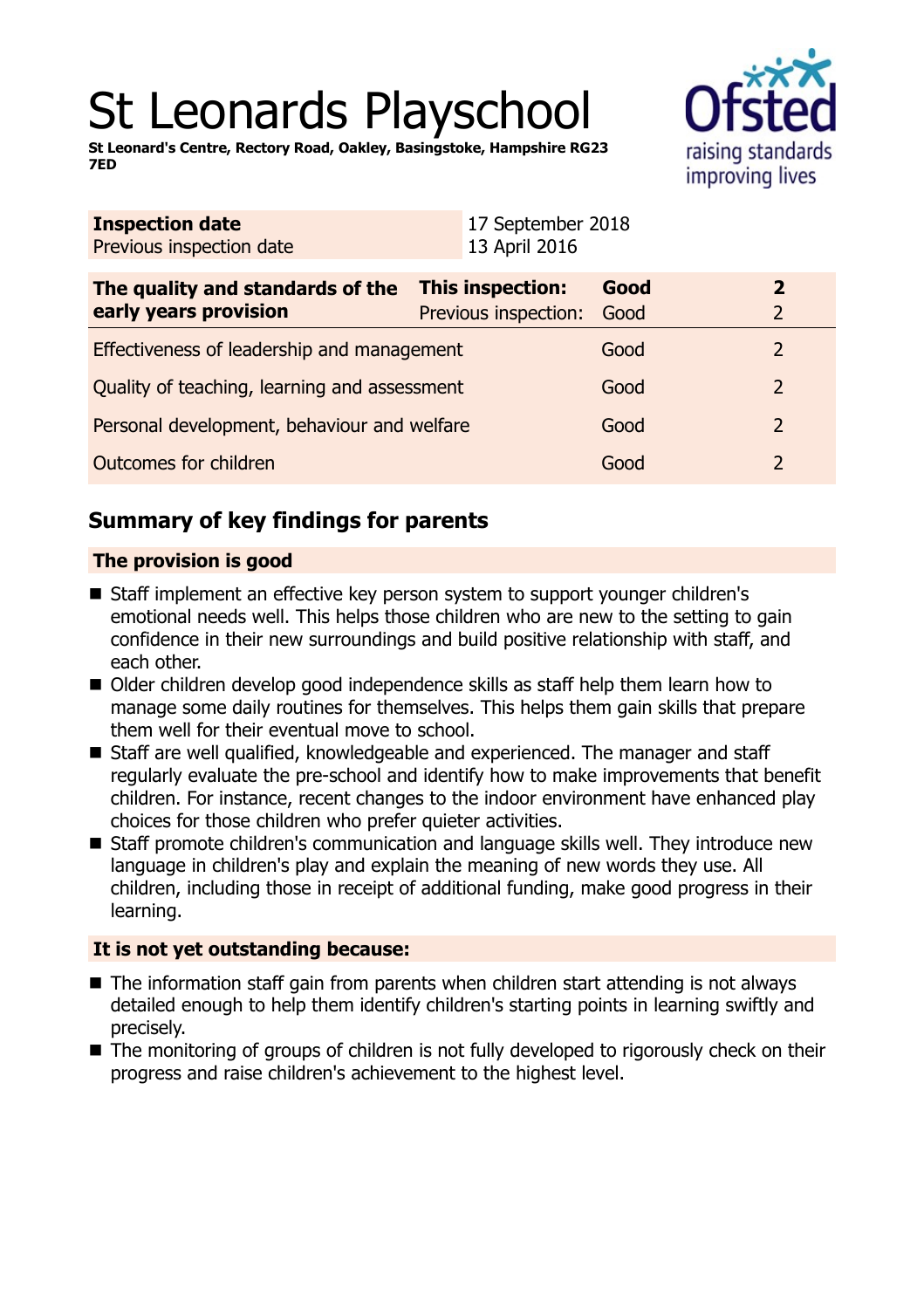# **What the setting needs to do to improve further**

### **To further improve the quality of the early years provision the provider should:**

- $\blacksquare$  gather more detailed information about what children know and can do, when they first start, to enable staff to plan more swiftly and precisely for their ongoing learning from the outset
- $\blacksquare$  extend further the systems used to monitor the progress made by identified groups of children to help target support and raise outcomes to the highest level.

#### **Inspection activities**

- $\blacksquare$  The inspector observed the quality of teaching during activities indoors and outside and assessed the impact of these activities on children's learning.
- $\blacksquare$  The inspector spoke with staff, the manager and children at appropriate times, during the inspection.
- $\blacksquare$  The inspector took account of the views of parents spoken to and from written feedback left with the manager.
- The inspector looked at children's records and planning documentation. She also looked at evidence of the suitability of staff and a range of the policies and procedures.
- $\blacksquare$  The inspector carried out a joint observation with the manager and discussed the impact of the teaching on children's learning.

## **Inspector**

Tara Naylor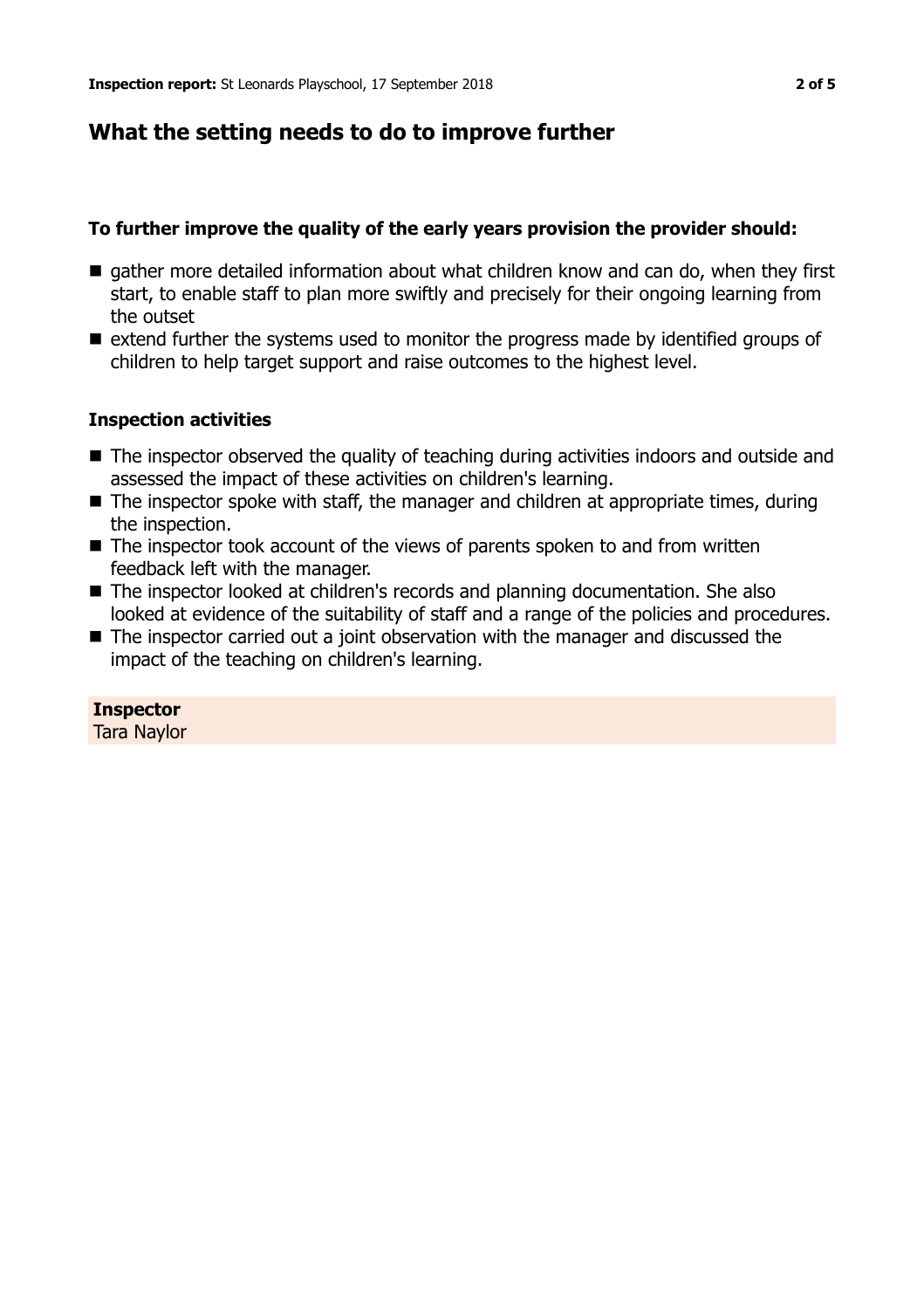# **Inspection findings**

#### **Effectiveness of leadership and management is good**

Safeguarding is effective. The manager and all staff receive regular child protection training and have a robust understanding of the signs and symptoms that may give cause for concern about a child's welfare. All staff fully understand the referral procedures, should they need them. The manager implements effective recruitment procedures for new staff, to ensure that all staff are suitable to work with children, including on an ongoing basis. She ensures staff's teaching is closely monitored and regular targeted training takes place to enhance their skills. The manager regularly checks the progress that individual children make and holds meetings with the staff to ensure all are aware of each child's next steps in learning. Parents speak positively about the pre-school. They comment on how well staff work with families to help younger children settle and how they are kind and attentive to children's individual needs.

#### **Quality of teaching, learning and assessment is good**

Staff provide children with a variety of activities which motivate their play and learning. The key person approach is used effectively to help staff learn about children's individual interests. This helps staff capture opportunities to build on children's learning well. Staff place a strong focus on promoting children's communication skills and make good use of activities to introduce new language in their play. For instance, as staff share books with younger children, they pronounce the word 'excavator' clearly as children hear and repeat back the word confidently. Staff support children's mathematical skills well, for instance, they help them count the number of pieces of fruit they choose at snack time. Staff make regular observations of children's learning and share children's progress with them to keep them informed of their key achievements.

#### **Personal development, behaviour and welfare are good**

Children develop warm, trusting relationships with staff and are happy and confident in their care. Staff place a strong focus on helping children learn about positive behaviour. They are good role models and treat children with kindness and respect. In turn, children learn how to play cooperatively with each other. They take turns with toys and resources and develop strong friendships with their peers. Children enjoy a variety of opportunities to develop their independence, from an early age. For instance, younger children learn how to pour their drinks, feed themselves independently and tidy away their plates and cups after snack time. Older children are able to manage their own personal needs independently and are toilet trained, in readiness for their eventual move to school.

#### **Outcomes for children are good**

Children are confident and keen to learn. They gain good listening and attention skills and are able to concentrate well in activities which motivate their play. Older children gain good mathematical skills. They count confidently and recognise some written numbers in activities. Children benefit from a variety of physical play activities which support their good coordination skills. For instance, they enjoying learning how to wave large flags in different directions, moving their bodies forwards, backwards and sideways, as they follow staff instructions well.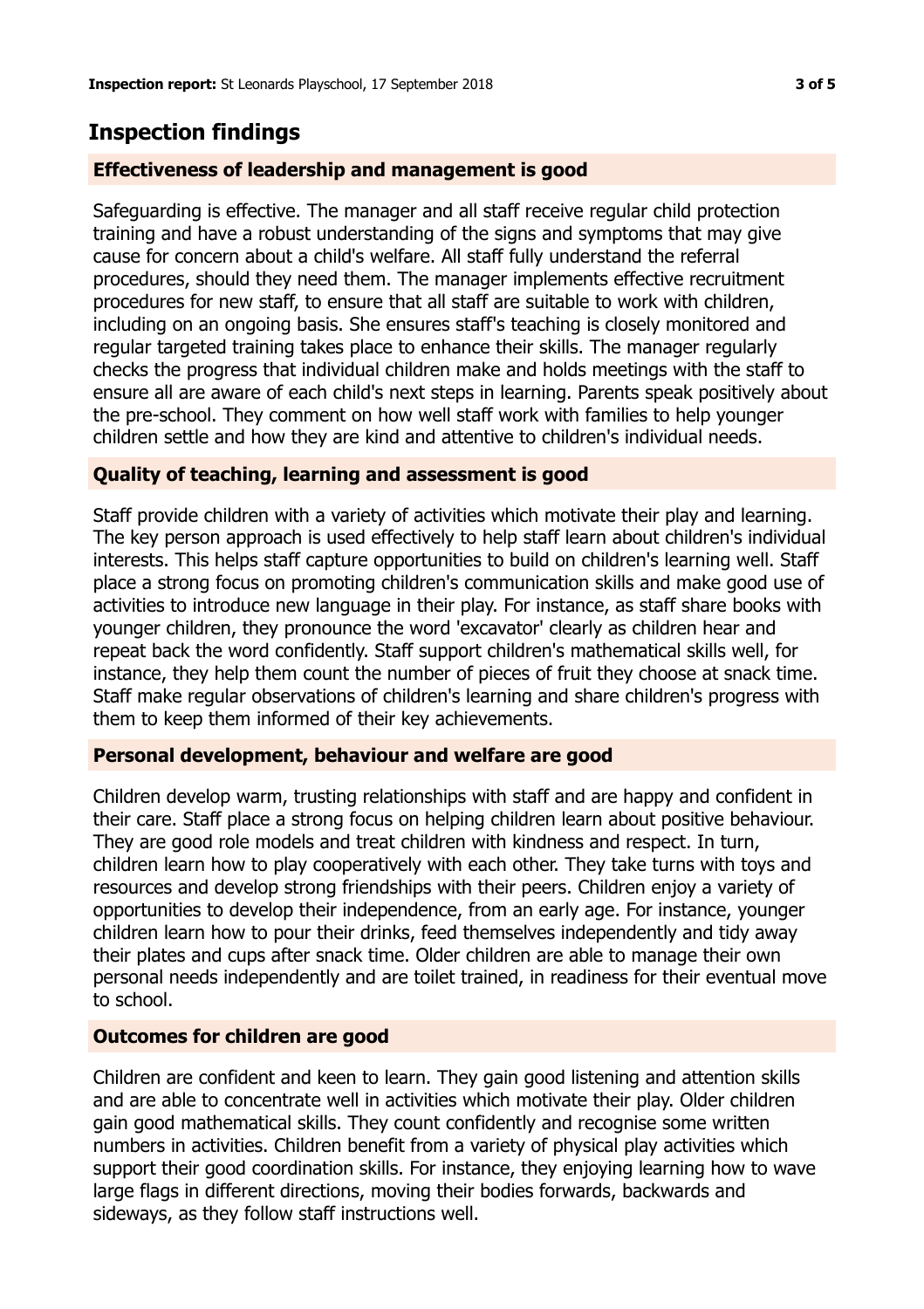## **Setting details**

| Unique reference number                             | 507842                                      |  |
|-----------------------------------------------------|---------------------------------------------|--|
| <b>Local authority</b>                              | Hampshire                                   |  |
| <b>Inspection number</b>                            | 10063346                                    |  |
| <b>Type of provision</b>                            | Sessional day care                          |  |
| <b>Registers</b>                                    | Early Years Register                        |  |
| Day care type                                       | Childcare on non-domestic premises          |  |
| <b>Age range of children</b>                        | $2 - 4$                                     |  |
| <b>Total number of places</b>                       | 30                                          |  |
| Number of children on roll                          | 22                                          |  |
| <b>Name of registered person</b>                    | Oakley with Wooton Parochial Church Council |  |
| <b>Registered person unique</b><br>reference number | RP907053                                    |  |
| Date of previous inspection                         | 13 April 2016                               |  |
| <b>Telephone number</b>                             | 07772378265                                 |  |

St Leonard's Playgroup registered in 2001. The setting is open from 9am to 12Pm on Monday, Tuesday, Thursday and from 9am to 2.45pm on Wednesday and Friday, during school term time only. The setting receives funding for the provision of free early education for children aged two, three and four. There are nine staff currently working with the children. Three members of staff hold Qualified Teacher Status and five hold appropriate early years qualifications at level 2 or above.

This inspection was carried out by Ofsted under sections 49 and 50 of the Childcare Act 2006 on the quality and standards of provision that is registered on the Early Years Register. The registered person must ensure that this provision complies with the statutory framework for children's learning, development and care, known as the early years foundation stage.

Any complaints about the inspection or the report should be made following the procedures set out in the guidance Complaints procedure: raising concerns and making complaints about Ofsted, which is available from Ofsted's website: www.ofsted.gov.uk. If you would like Ofsted to send you a copy of the guidance, please telephone 0300 123 4234, or email [enquiries@ofsted.gov.uk.](mailto:enquiries@ofsted.gov.uk)